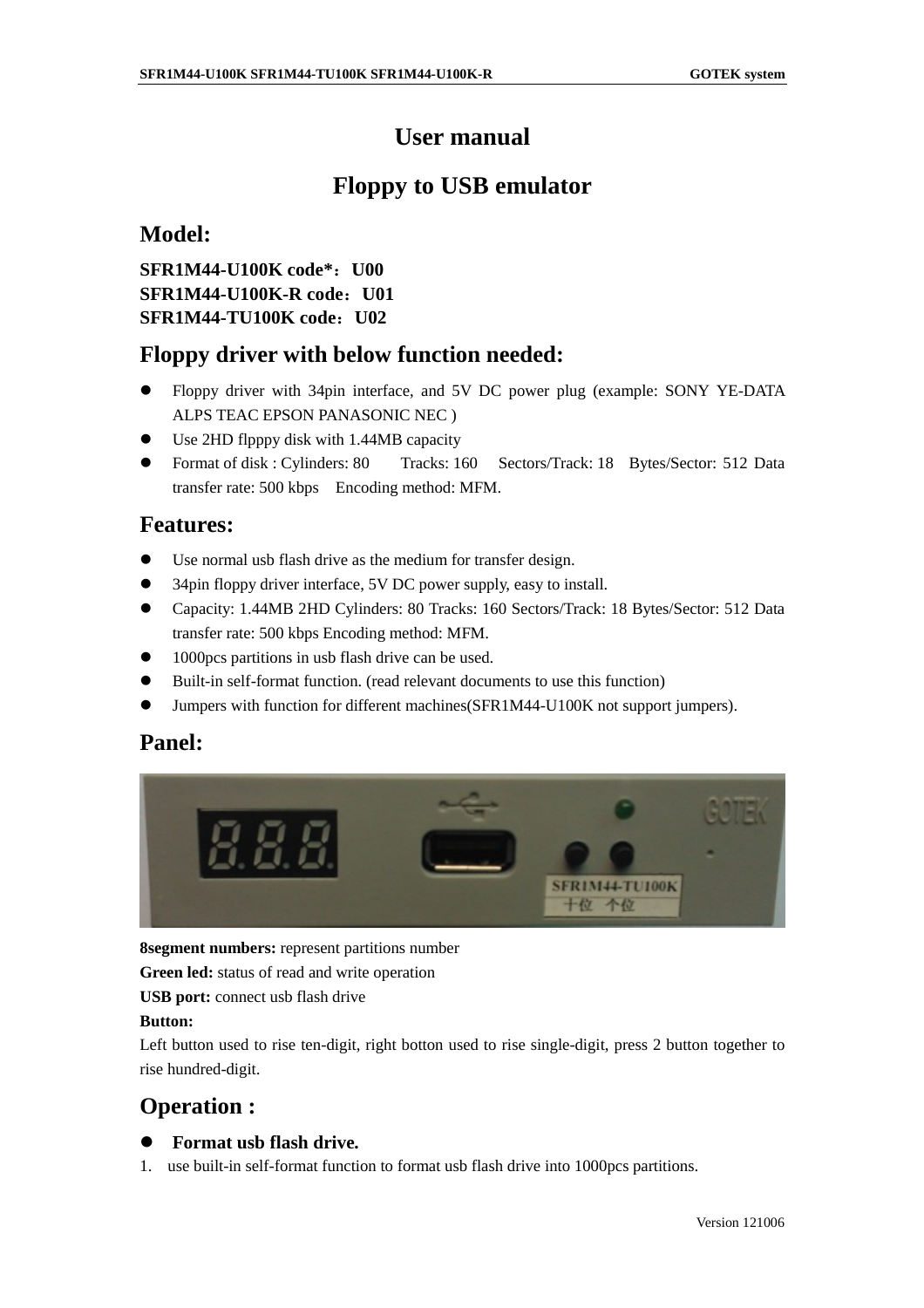- 2. use software in CD format usb flash drive under WINDOWS XP/2000, into 000 -099 100 pcs partitions.
- 3. install an emulator on computer, and formate very partitions by operated river A:.
- 4. use emulator UFA1M44 -100, plug usb fl ash drive on it, connect to computer, it will recognized as removabe driver A: or B: under WINDOWS XP/2000/7 , format every partitions. UFA1M44-100 also builtins elf -format function.

#### **•** Readandwritedata .

- 1. installemulator on machine
- 2. installemulator on comp uter
- **3.** connect usb flash drive on computer, read and write data directory by software, under WINDOWS XP/2000
- 4. use emulator UFA1M44 -100, plug usb flash drive on it, connect to computer, read and write dataunder WINDOWS XP/2000/7.

### **Jumper setting (SFR1M44-TU100K SFR1M44 -U100K-R)**

- **J5---**
- **JA**: settogenereteREADY signal on 34pin of floppy driver interface
- **JC---**
- **JB---**
- **S0**: Driverselect0
- **S1**: Driverselect1
- **MO**: Motor

#### **Jumper setting (SFR1M44-U100K)**

- **J5---**
- **JA**---
- **JC---**
- **JB---**
- **S0**: Driverselect0
- **S1**: Driver select1
- **MO**: Motor